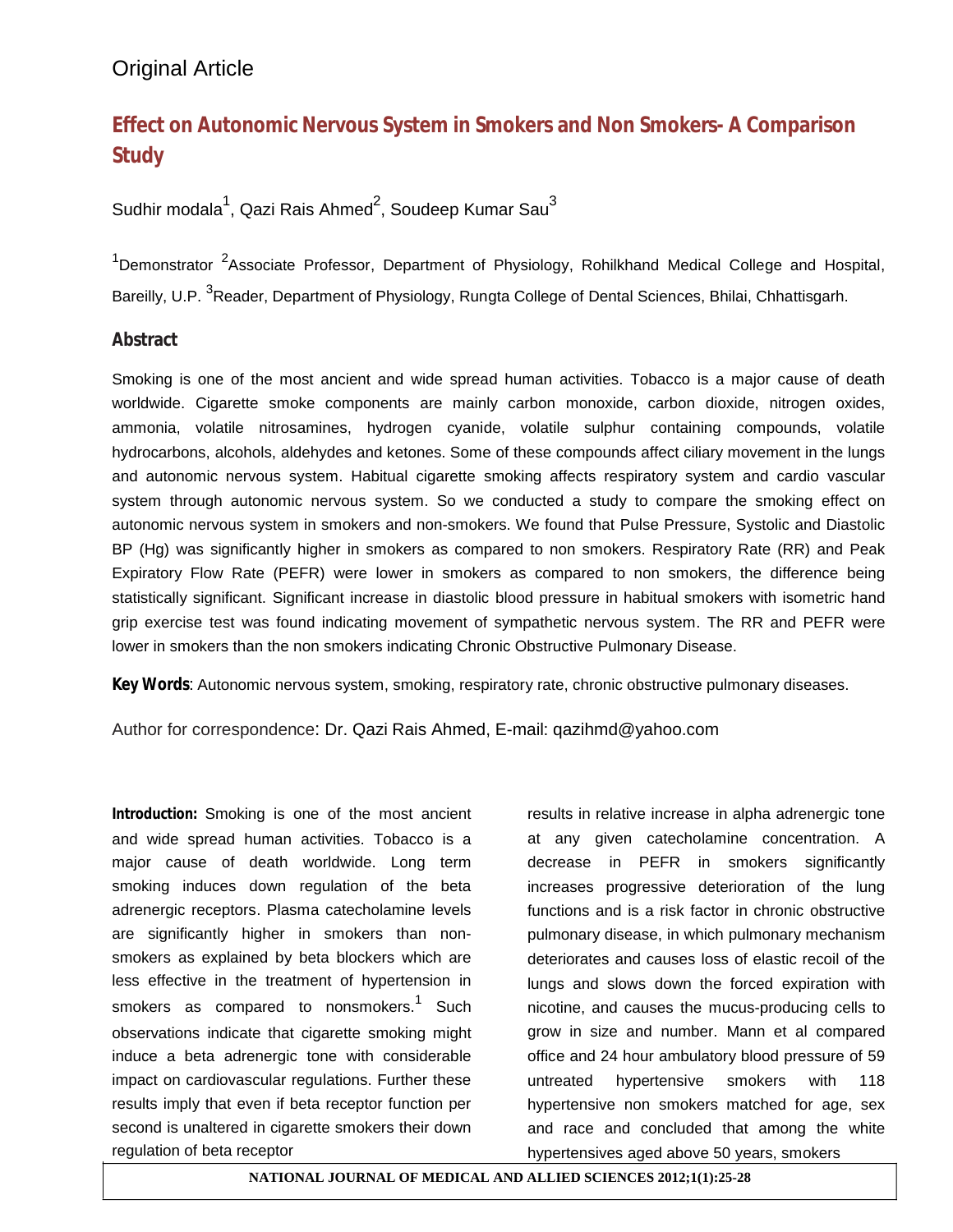maintained higher day time ambulatory systolic blood pressure than non smokers.  $2$  It has been concluded that tobacco users show an increased heart rate and blood pressure with a tendency towards greater overall cardiovascular effects as compared to non tobacco users. $3$  It has been also reported that smokers have lower blood pressure than non smokers. This negative relationship between cigarette smoking and the blood pressure is probably due to reduced stroke volume. $4$  With this background we conducted a study to compare the smoking effect on autonomic nervous system in smokers and non-smokers.

**Material and Methods:** The present cross sectional study was carried out in the Department of Physiology at Ganni Subba Laxmi Medical College and General Hospital, Rajahmundry, Andhra Pradesh from 2008 to 2009 after approval of institutional ethical committee. About 83 male individuals were randomly selected from the Medicine outdoor department of the hospital out of which 59 were habitual cigarette smokers who consumed at least 10 cigarettes per day and 24 were non smokers of age ranging from 20 to 50 years. A structured performa was designed to evaluate and record the personal data of the selected subjects regarding their name, age, sex, height and weight, personal history like smoking, with duration and quantity, any history of lung disease, history of persistent cough etc. Individuals with history of hypertension, allergy and diabetics, autonomic dysfunctions were excluded. For each subject (both smoker and non smoker) the respiratory rate (cycles/min), heart rate (beats/min) and blood pressure using sphygmomanometer was recorded.

The parasympathetic activity was assessed by heart rate response to Valsalva manoeuvre. Each subject was told to perform Valsalva manoeuvre for 15 seconds by blowing into a mouth piece attached to a sphygmomanometer and maintain a pressure of 40 mm Hg for 15sec. Three trials were performed

at intervals of 5 minutes. A continuous ECG was recorded 1 minute before the maneuver (resting period), during maneuver (strain period, 15 seconds) and 60 seconds subsequently after the strain period. Valsalva ratio was taken as the maximum ratio of maximum R-R interval after the strain to that of shortest R-R interval during the strain.

Valsalva ratio  $(VR)$  =

Interval after maneuver Shortest R-R Interval during maneuver

Maximum R-R

The sympathetic activity was assessed by blood pressure response to sustained hand grip. The subject was asked to sit comfortably in chair. Initially the subject was asked to exert maximal strength on hand grip dynamometer with right hand. First the maximum voluntary contraction (MVC) was determined and then the subject was asked to exert 30% of MVC for 5 minutes with right hand. Diastolic blood pressure was measured in left hand at rest and at 1 minute interval during handgrip. The maximum rise of diastolic pressure during 30% of MVC over the resting diastolic blood pressure was noted.

Peak Expiratory Flow Rate (PEFR): It is the maximum velocity (liters/minute) with which air is forced out of the lungs in a single forced expiratory effort. The subject should be in sitting position; nose closed with the help of clip and should take a deep breath and then place the mouth piece. The subject should then blow out as hard as possible in a short sharp blast. Three readings were taken after an adequate period of rest between each attempt. The maximal valves were taken. The data was statistically analyzed using the SPSS software (version 12.0) and by applying Student's t-test.

**Result:** Table-1 shows the anthropometric parameters of smokers and non-smokers. There was no significant difference in their age, weight and BMI. Table-2 shows that the Pulse, DBP, MAP, RR (Shortest), RR interval Shortest (sec) and RR ratio in smokers was high as compared to non smokers, the difference being statistically insignificant. RR longest, RR interval (sec) in smokers was lower as compared to non smokers and was not significant. SBP in smokers was significantly higher as compared to non smokers.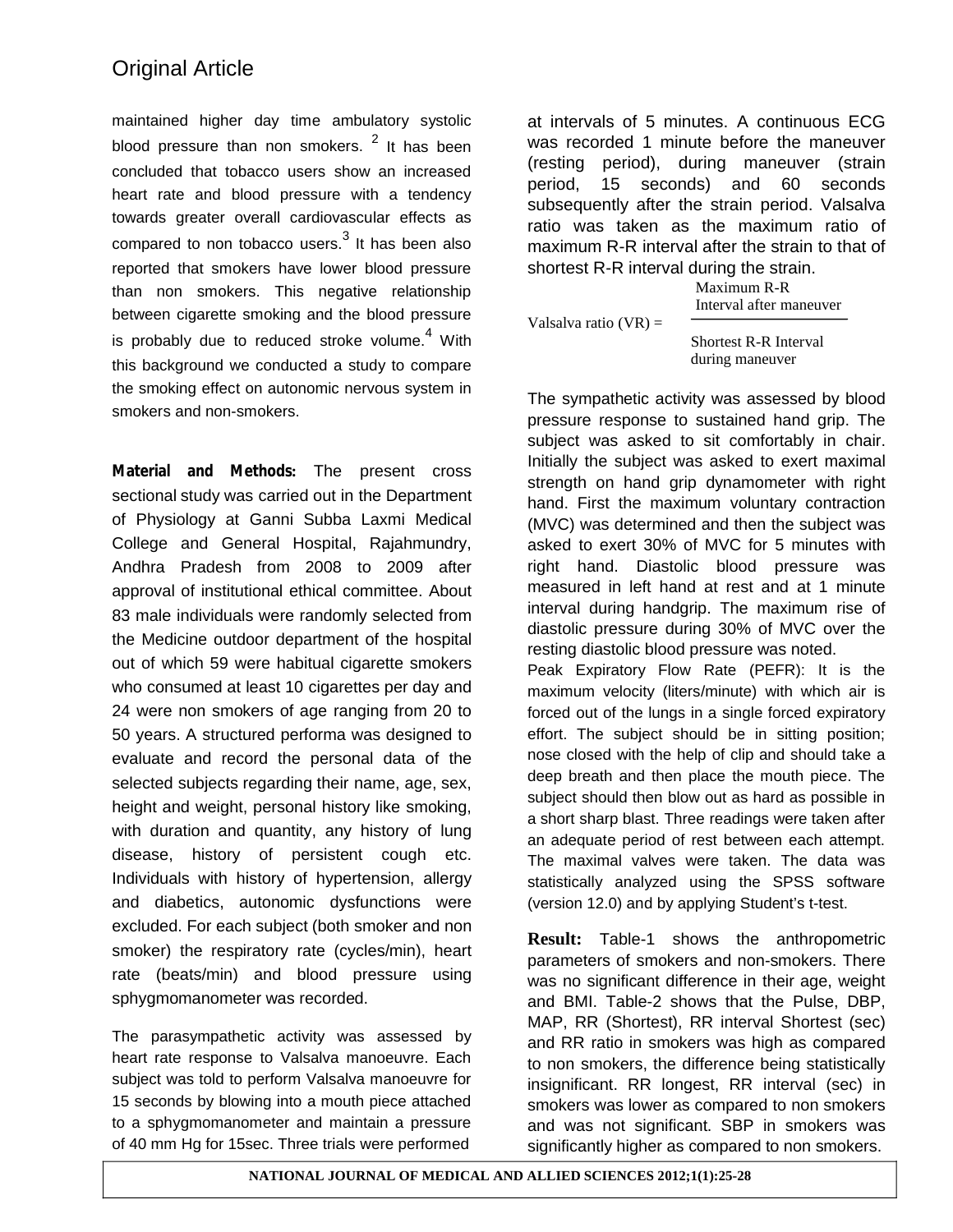PP, SBP (Hg) and DBP (Hg) in smokers was significant higher as compared to non smokers. Respiratory rate and PEFR in smokers was low when compared to non smokers, the difference being statistically significant.

**Table-1: Anthropometric parameters of smokers and non-smokers**

| Anthropometric<br>parameters | Smokers<br>$(n=59)$<br>Mean $\pm$ SD | Non<br><b>Smokers</b><br>$(n=24)$<br>Mean $\pm$ SD | р<br>value |
|------------------------------|--------------------------------------|----------------------------------------------------|------------|
| Age(Yrs)                     | $36.47 \pm 8.12$                     | $35.33 \pm 7.18$                                   | 0.55       |
| Weight(Kg)                   | $68.51{\pm}9.99$                     | $66.75 \pm 10.19$                                  | 0.47       |
| Height(m)                    | $1.69 \pm 0.08$                      | $1.69 \pm 0.10$                                    | 0.86       |
| BMI(Kg/m2)                   | 24.04±3.84                           | $23.53 \pm 4.05$                                   | 0.59       |

**Table-2: Affect of parameters on the autonomic nervous system of smokers and non-smokers**

| Parameters                           | Smokers<br>$(n=59)$<br>Mean ± SD | Non<br><b>Smokers</b><br>$(n=24)$<br>Mean $\pm$ SD | р<br>value |
|--------------------------------------|----------------------------------|----------------------------------------------------|------------|
| Pulse rate                           | $76.63 \pm 5.55$                 | 72.08±4.62                                         | 0.00       |
| SBP (mmHg)                           | $129.66 + 10.$<br>94             | $121.83 + 6.7$<br>0                                | 0.00       |
| DBP(mmHg)                            | $85.32 \pm 6.91$                 | 78.58+5.79                                         | 0.00       |
| PP(mmHq)                             | $44.34 + 6.70$                   | $43.25 \pm 4.04$                                   | 0.46       |
| MAP(mmHq)                            | $100.10{\pm}7.8$<br>6            | $93.00 \pm 5.81$                                   | 0.00       |
| Resp. rate                           | $15.31 \pm 3.00$                 | $12.54 \pm 1.79$                                   | 0.00       |
| PEFR(L/M)                            | $359.15 \pm 83.$<br>61           | $419.17 \pm 68.$<br>65                             | 0.00       |
| <b>RR</b> longest                    | $19.17 + 3.24$                   | $22.00+2.78$                                       | 0.00       |
| <b>RR</b> Interval<br>longest(sec)   | $0.77 + 0.13$                    | $0.88 + 0.11$                                      | 0.00       |
| RR shortest (sec)                    | $17.95 \pm 3.12$                 | $15.58 \pm 3.16$                                   | 0.00       |
| <b>RR</b> Interval<br>Shortest (Sec) | $0.72 + 0.12$                    | $0.62{\pm}0.13$                                    | 0.00       |
| RR ratio                             | $1.07 \pm 0.16$                  | $1.47 \pm 0.13$                                    | 0.00       |
| SBP (Hand grip)                      | $139.66 \pm 12.$<br>76           | $131.25 \pm 8.1$<br>5                              | 0.00       |
| DBP (Hand grip)                      | $97.42 + 7.67$                   | $93.00 \pm 8.17$                                   | 0.02       |

**Discussion:** The present cross sectional study was carried out in 59 habitual smokers and 24 non smokers who served as controls for testing autonomic functions. Evaluation of status of autonomic nervous system was done with the help of two non invasive tests like Valsalva maneuver and sustained hand grip. Our study is almost related to the study of Ewing et al who observed that during sustained hand grip, there was a sharp rise in diastolic pressure due to increase in peripheral vascular resistance.<sup>5</sup> Our results revealed a significant rise in blood pressure in smokers as compared to non smokers. This is in accordance with the observations reported by previous studies 6-10. Benowiz et al conducted a study among smokers and nicotine gum users and concluded that prominent cardiovascular effects of nicotine were result of activation of sympathetic nervous system increasing heart rate and blood pressure.<sup>3</sup> Grassi et al reported the mechanism responsible for sympathetic activation due to cigarette smoking was associated with plasma catecholamines suggesting an adrenergic stimulation.<sup>8</sup> In our study also there is an increase in blood pressure in smokers as compared to non smokers which could be explained due to increased sensitivity of sympathetic nervous system due to the stimulating tests (Sustained Hand grip). Gerhardt et al studied the effects of smoking on baroreceptors in smokers and reported an increased blood pressure among them as compared to non smokers.<sup>10</sup> These findings are similar to our results. The present study revealed a significant decrease in PEFR in smokers as compared to non smokers. Suzuki et al also concluded that smokers had lower PEFR as compared to non smokers.<sup>11</sup> This reflects the strength of the ventilating muscle and diameter of the respiratory duct.

**Conclusion:** Habitual cigarette smoking affects respiratory system and cardio vascular system through autonomic nervous system. Our